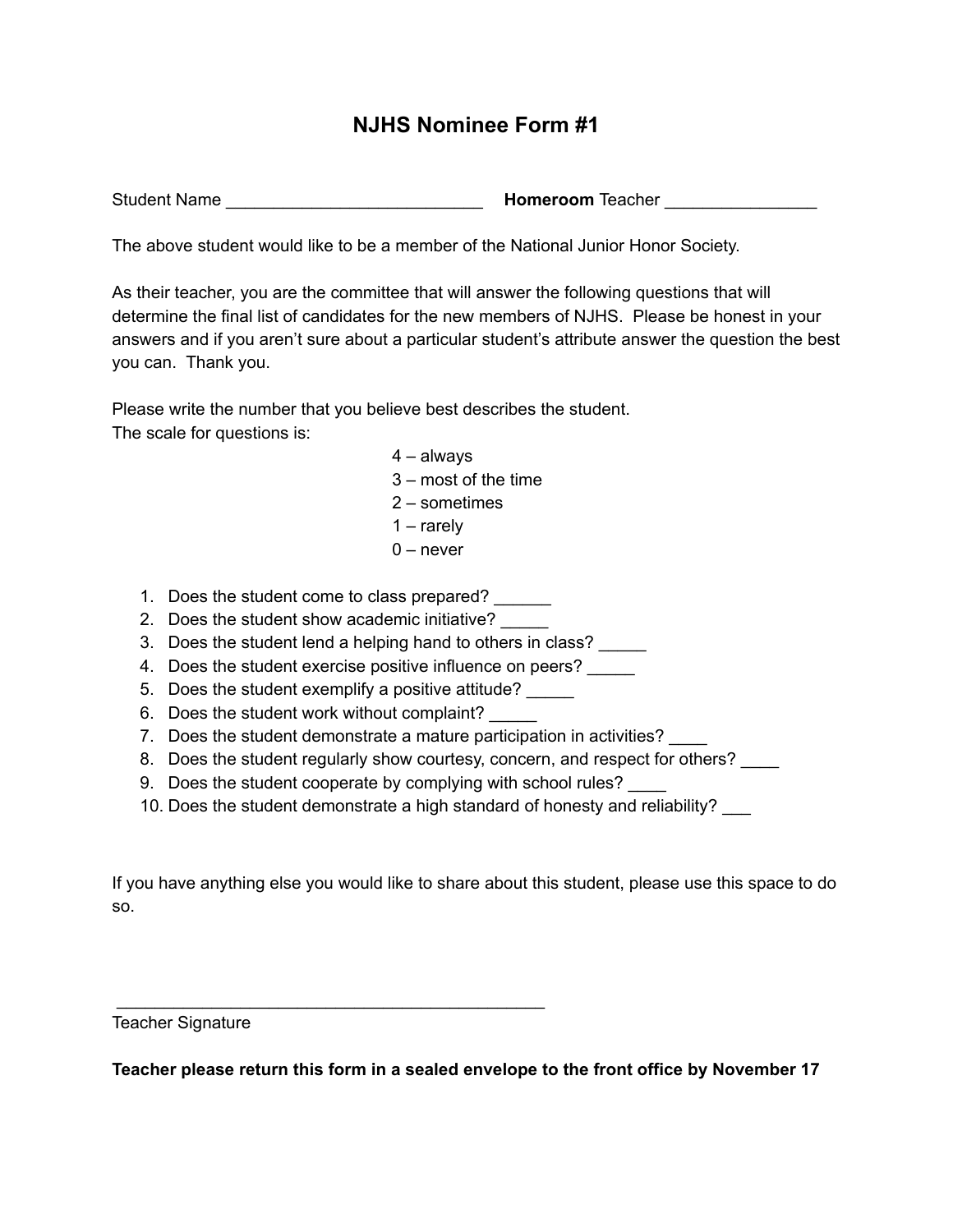## **NJHS Nominee Form #2**

Student Name \_\_\_\_\_\_\_\_\_\_\_\_\_\_\_\_\_\_\_\_\_\_\_\_\_\_\_ Teacher \_\_\_\_\_\_\_\_\_\_\_\_\_\_\_\_\_\_\_\_\_\_\_\_\_\_\_

The above student would like to be a member of the National Junior Honor Society.

As their teacher, you are the committee that will answer the following questions that will determine the final list of candidates for the new members of NJHS. Please be honest in your answers and if you aren't sure about a particular student's attribute answer the question the best you can. Thank you.

Please write the number that you believe best describes the student. The scale for questions is:

- 4 always
- 3 most of the time
- 2 sometimes
- 1 rarely
- $0$  never
- 1. Does the student come to class prepared?
- 2. Does the student show academic initiative?
- 3. Does the student lend a helping hand to others in class?
- 4. Does the student exercise positive influence on peers?
- 5. Does the student exemplify a positive attitude?
- 6. Does the student work without complaint? \_\_\_\_\_

\_\_\_\_\_\_\_\_\_\_\_\_\_\_\_\_\_\_\_\_\_\_\_\_\_\_\_\_\_\_\_\_\_\_\_\_\_\_\_\_\_\_\_\_\_

- 7. Does the student demonstrate a mature participation in activities?
- 8. Does the student regularly show courtesy, concern, and respect for others?
- 9. Does the student cooperate by complying with school rules?
- 10. Does the student demonstrate a high standard of honesty and reliability?

If you have anything else you would like to share about this student, please use this space to do so.

Teacher Signature

**Teacher please return this form in a sealed envelopeto the front office by November 17**